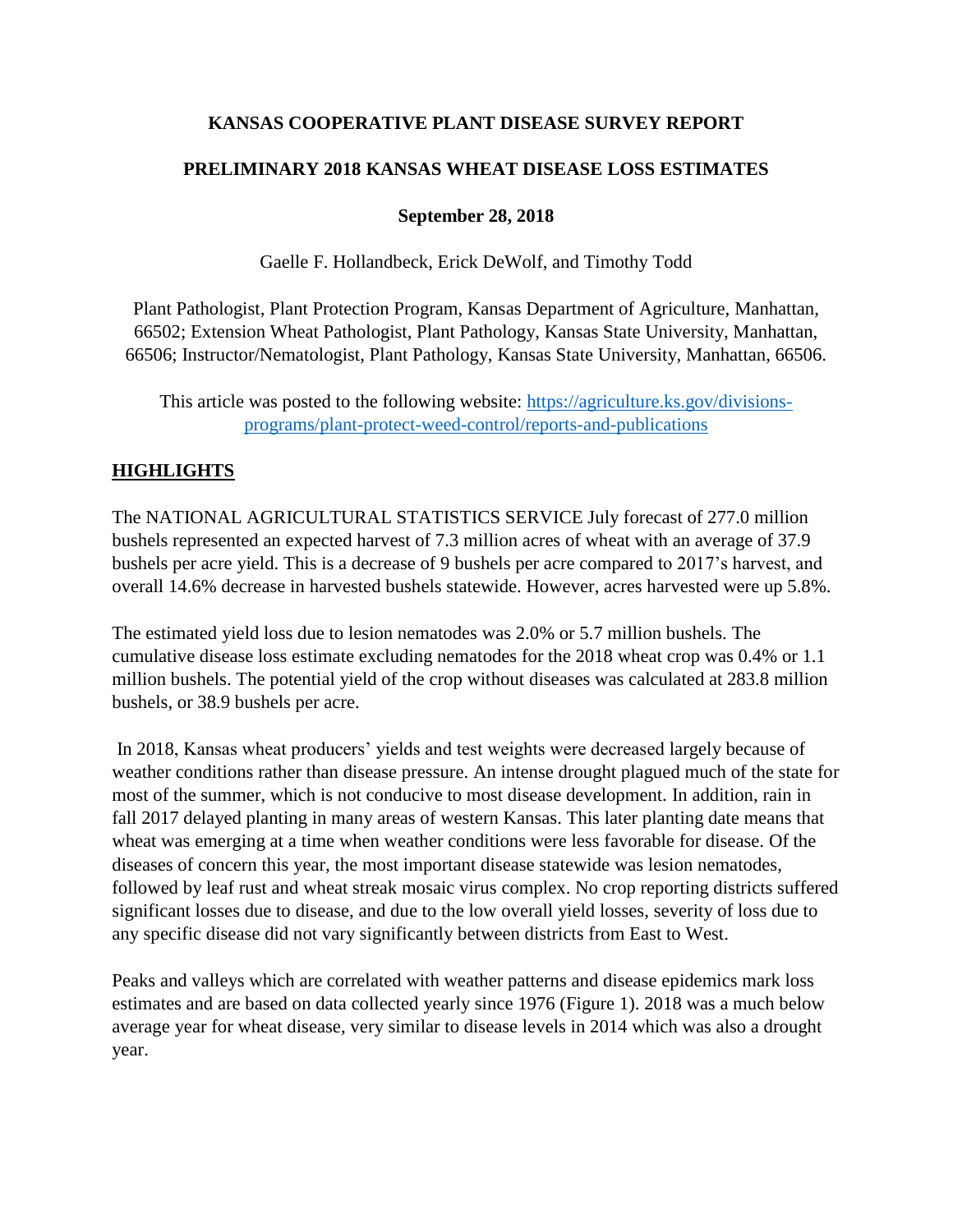

Figure 1. Trend graph of estimated wheat yield loss due to disease from 1976 to 2018, excluding yield loss due to root lesion nematodes. Lesion nematode estimation data were only collected from 2010 to 2015 and in 2017 and 2018 so it was left out for presentation purposes.

### **DISEASES**

The most important disease of 2018 was **root lesion nematodes.** Data collection continued as in 2010-2015 and 2017, with a one-year absence in 2016. Thirty-nine fields were sampled across 20 counties in Central and Western Kansas for nematode populations (Figure 2). Estimated yield loss due to root lesion nematode was 2.0% or 5.7 million bushels, which is similar to estimated losses in most years of nematode survey. This contrasts with 2017, which was by far the lowest estimated yield loss since root lesion nematode data collection commenced in 2010, with a 0.6% yield loss. The average level of losses estimated due to nematodes in comparison to the far below average disease estimates is likely because the nematodes were already established in the safety of the soil and were therefore less affected by the adverse weather conditions, and generally their populations do not fluctuate to the degree that foliar diseases do. The estimate compares to a 5 year average of 1.55% loss and 10-year average of 1.81%.



Figure 2. The 20 counties targeted in the 2018 wheat root lesion nematode survey.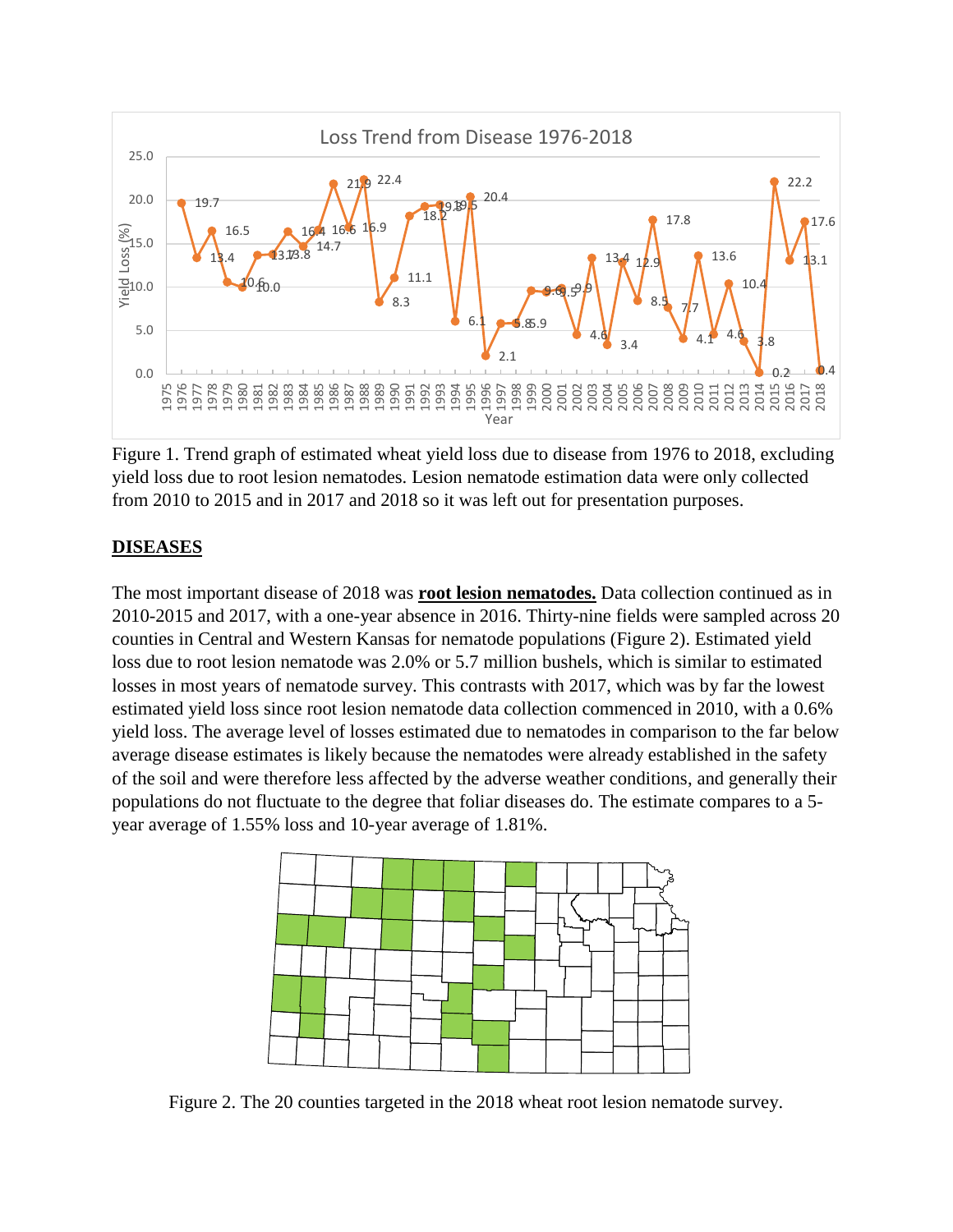**Leaf rust** was the second most important disease of 2018, with a 0.22% estimated loss, or 611,000 bushels. No observed field experienced severe levels of leaf rust. This is likely because of 1) a combination of drought conditions being unconducive to disease development; and 2) by the time any fungal spores reached Kansas (they cannot overwinter in Kansas and therefore must blow in from more southerly states each year) the wheat was already too dried down for many spores to infect the plants. This late development of leaf rust likely increased the reduction of the damaged caused this year. The 2018 loss to leaf rust was lower than the estimated loss in 2017, which was 0.8%. It was a below-average estimated loss for the tenth year in a row, in comparison to the slightly higher 5-, 10-, and 20-year averages (0.56%, 0.62%, and 1.87% losses, respectively). Leaf rust was of most concern in Central Kansas, while causing no measurable losses in the East. Losses in Central and Northwest Kansas were estimated highest at 0.5% and 0.6% loss respectively, while all Eastern districts showed no loss (Figure 3). This may be due to a continued high percentage of the wheat variety 'Everest,' which is highly resistant to leaf rust, being planted in the Eastern third of the state, as much as 43.8% of the combined acreage of the three Eastern crop reporting districts.



Figure 3. Estimated yield loss due to leaf rust in susceptible varieties ranged from 0% to 0.65% in crop reporting districts but was most severe in Central and Northwestern districts.

**Wheat streak mosaic virus complex** (WSM) was the third most important disease of 2018, at 0.07% estimated loss statewide, or 194 thousand bushels. This is an unusually low yield loss due to this disease, much lower than the 5-, 10-, and 20-year averages (1.69%, 1.28%, and 1.32%, respectively). This is in stark contrast to the yield loss in 2017 (5.6%), a year of unusually severe WSM due to decreased control of volunteer wheat in late summer 2016 and weather conditions conducive to disease development. After such a high loss in 2017, with some observed wheat fields suffering as much as 100% yield loss, farmers may have better controlled the volunteer wheat in post-harvest 2017. This would have decreased the ability of the wheat curl mite to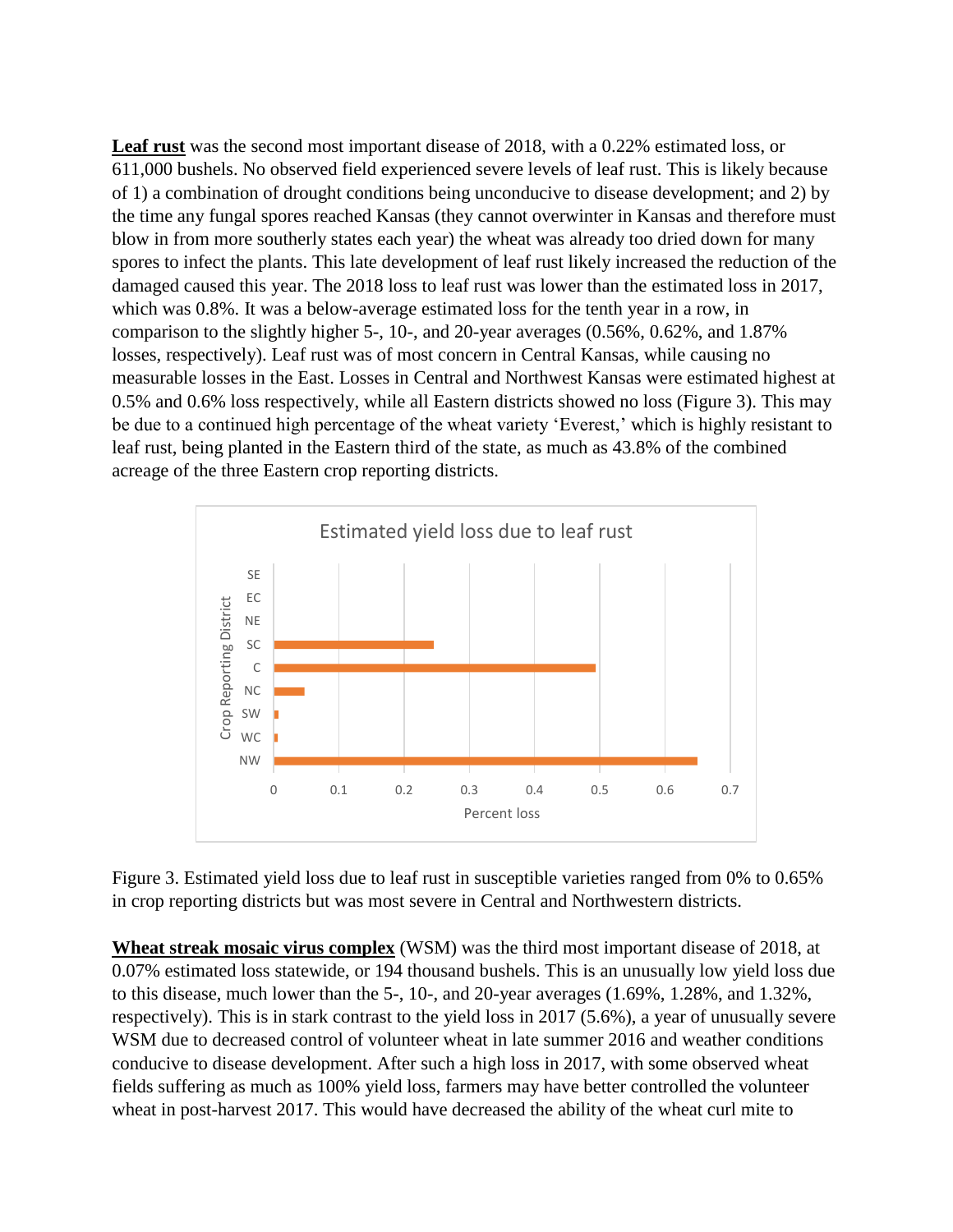survive between 2017 harvest and planting, which would have better controlled the disease spread. In addition, there was a much more rapid transition to cool temperatures in the fall of 2017. These cold temperatures in October and November likely reduced the activity and movement of the wheat curl mites.

Wheat streak mosaic virus complex is comprised of wheat streak mosaic virus, high plains virus, and *Triticum* mosaic virus, and is transmitted by wheat curl mites.

WSM only caused detectable yield loss in two crop reporting districts, the Northwest and the West Central districts, causing 0.2% and 0.4% loss respectively.

**Stripe rust,** unlike recent years, was present but not of much importance in 2018. Percent yield loss this year was 0.03%, which is the lowest since the drought year of 2014 and much lower than the 5-, 10-, and 20-year averages (6.63%, 4.92%, and 3.77%, respectively). This dramatic decrease in yield loss due to stripe rust is most likely due to the dry weather conditions rather than foliar fungicide practices.

Stripe rust is favored by cool temperatures and moderately frequent rainfall throughout the spring and summer, which Kansas did not have in 2018. Many of the most commonly-planted wheat varieties in Kansas are susceptible to stripe rust, but the conditions were so unfavorable that there was very little disease despite this. Stripe rust caused a loss of 79 thousand bushels of wheat statewide.

Stripe rust caused detectable yield loss only in Northwest, East Central, and Southeast crop reporting districts, causing an estimated 0.1% loss in each district.

Other diseases of interest in 2018 were **root and crown rot** (0.06% estimated loss), **bacterial leaf complex** (0.03% estimated loss), **powdery mildew** (0.02% estimated loss), **barley yellow dwarf virus** (0.001% estimated loss), **tan spot** (0.001% estimated loss), and *Septoria* **complex** (0.001% estimated loss). This year, **flag smut** was detected in 2 counties during the annual survey. One of these counties, Saline county, was a new county confirmed this year. It was also found in Rush county, confirmed positive in 2015. Flag smut reappeared in Kansas in 2015 after a 70-year absence and has now been confirmed positive in 27 counties in Kansas over the past 4 years. A **Karnal bunt** survey was also conducted post-harvest in 2018. Karnal bunt was not detected in Kansas. This survey has been conducted yearly since 1993 with no positive finds.

The yield loss table from the past 20 years shows how each year is unique (Figure 4). Factors such as weather, crop rotation, variety selection, and cultural practices can all have a significant impact on which diseases may thrive and which may be suppressed in any given year. In an unprecedented occurrence, root lesion nematodes were the most important disease of wheat in 2018, with all other diseases far behind in severity.